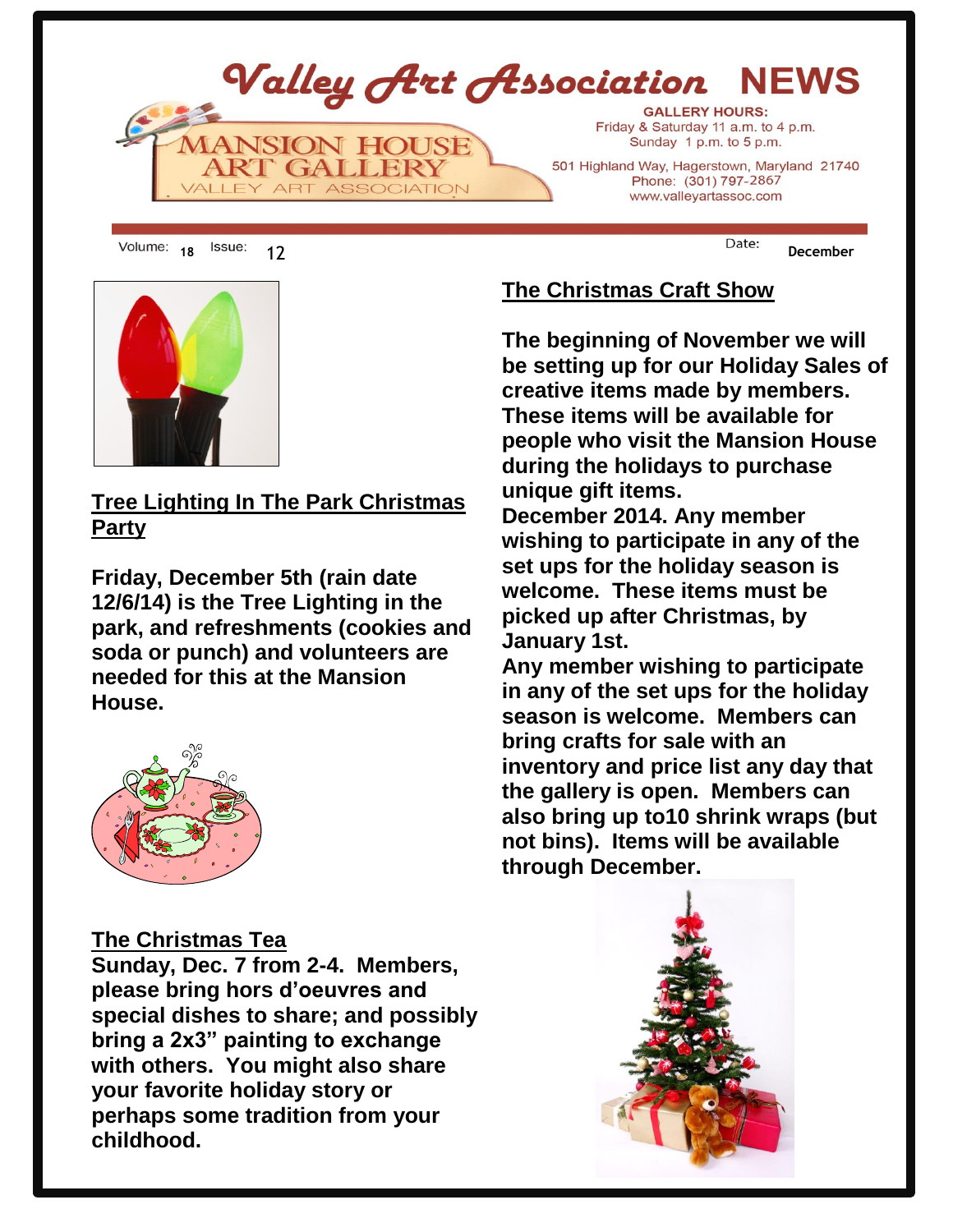#### **Announcement to All Sitters**

**Please encourage ALL Visitors to sign our guest book before leaving the Galleries. December 5th is the Tree Lighting in the Park. December 7th is the VAA Christmas Tea. Members, please bring hors d'oeuvres and special dishes to share.**

#### **All Member Show**

**The "Think Snow" all member show will be hung on December 4th. These paintings should be picked up February 2nd.**

#### **Destination Arts Show**

**Several VAA members known as the "Prometheans" are currently displaying their artwork in Waynesboro as a part of the Arts Alliance of Greater Waynesboro. The show is taking place at Gallery 20 East on 20 E. Main St. Everyone is encouraged to drop by and see these beautiful works as well as a large selection of creative photos called "Through The Lens" on display. Hours are:**

**Thursdays from 1:00 to 4:00 p.m. Fridays from 5:00 to 8:00 p.m. Saturdays from 12:00 to 6:00 p.m. Sundays from 1:00 to 4:00 p.m.**

#### **Wednesday Night Art Class**

**Dates: Continuous Day: Wednesday 6:30-9pm Location: Mansion House Tuition: \$65 per 6 week session. Marjorie Tressler is teaching a class in both oil and acrylic every Wednesday night except the fourth Wednesday of each month. These classes are for all painting levels. Each student gets individual attention and is encouraged to work on any subject they are interested in and wish to paint. This class is very unique where students are taught in a very friendly, relaxed atmosphere with fun conversations, where everyone is enjoying the experience of creating a beautiful painting. The only requirement is for students to provide their own materials and come to have fun!! For more information please contact Marjorie at 717-762-6791 or** 

**[marjorietressler@comcast.net.](mailto:marjorietressler@comcast.net)**

#### **Wednesday Art Group**

**The Wednesday Art Group invites you to join us. We meet every Wednesday from 10am to 2pm. Bring your lunch and paints, any medium. For more** 

**information call Audrey Mentzer at 301- 739-8112 or Ruth Peyton at 304-274-3465.**

#### **Inspiration Tuesdays**

**Dates: Continuous Day: Tuesday Time: 10am-2pm Location: Mansion House Tuition: Free. Marjorie Tressler is facilitating a weekly painting session in oil, acrylic, watercolor or mixed media for intermediate and advanced painters each Tuesday. These sessions are free and open to all members of the VAA. The artists share ideas, experiences, knowledge and use of materials. There are some critiques, but most of all, inspiration. The artists supply their own materials, still life set-ups and resource photographs, etc. The only requirement is that the artist needs to be selfmotivated and able to work independently. For more information or to sign up, please contact Marjorie at 717-762-6791 or** 

**[marjorietressler@comcast.net.](mailto:marjorietressler@comcast.net)**

#### **Figure Drawing at Hagerstown CC**

**Janet Salter, a VAA member and instructor at Hagerstown CC will offer a class on drawing the human form: Art 209 in Kepler 105. Starting Wednesday, January 14. The class time is 1:00-4:35pm. Contact information is [jsalter@hagerstowncc.edu](mailto:jsalter@hagerstowncc.edu) or register online at** 

**[www.hagerstowncc.edu/webadvisor.](http://www.hagerstowncc.edu/webadvisor)**

**If any VAA members want to pay to have their event on FB, Contact Janie Moltrup or Nancy Arsenovic. As for the boosting the events people may want to do that to their own page and link it to the VAA website.**

#### **FYI for the VAA Membership**

**Once again, your VAA Board is diligently working to ensure that the Association will enjoy a fiscally secure future. Also, currently there exists a need to purchase some items that will be used to serve the membership as well as maintain an acceptable level of appearance of the Gallery. To achieve the above goals, the board is considering a recommendation to the membership that would increase our dues from \$25 annually to \$30 for 2015. Prior to this recommendation the Board would appreciate your suggestions**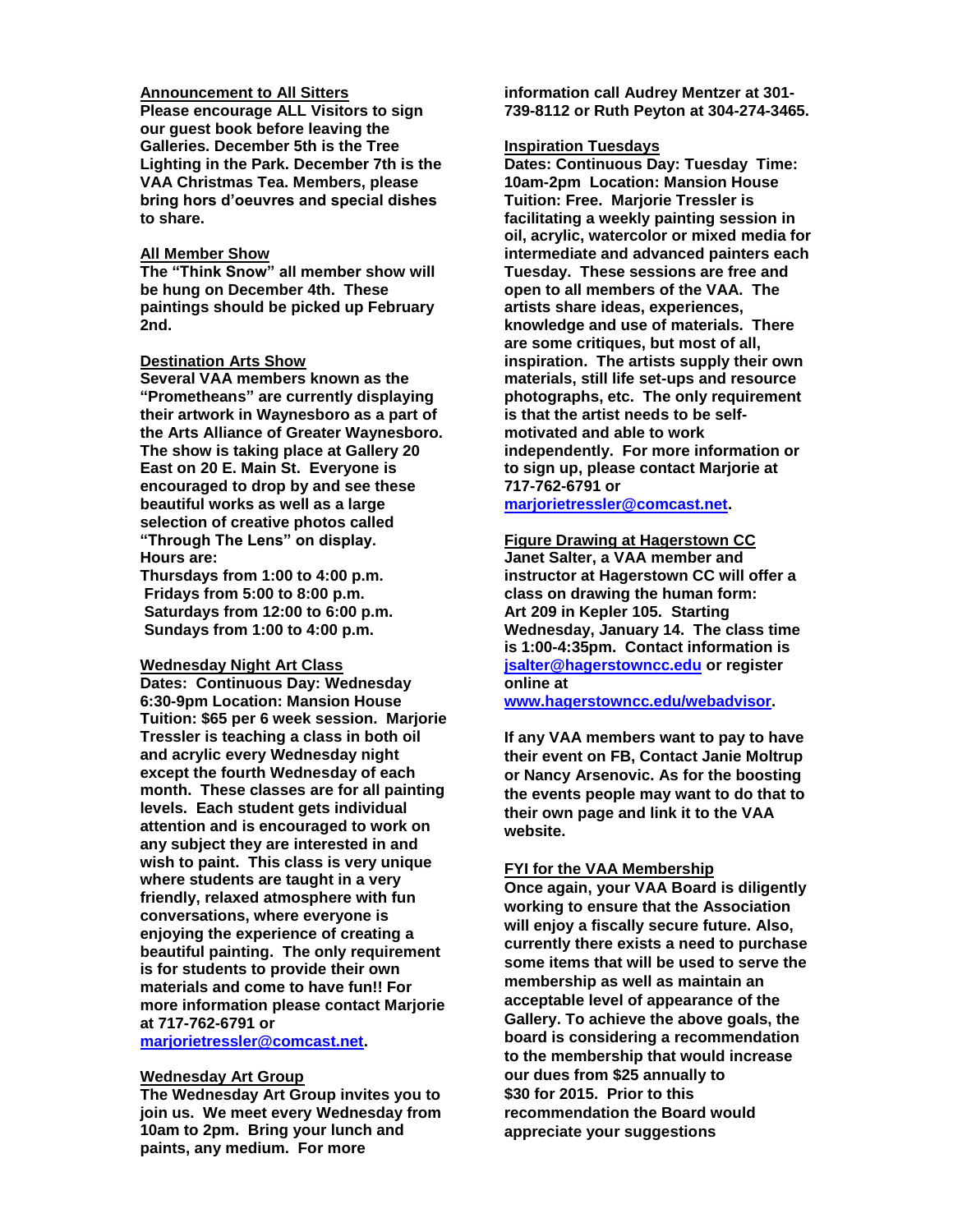**pertaining to how financially the above obligations may be met. Your input is important! Please contact any Board member and share your thoughts with them. Thank you in advance for your time and efforts.**

### **New and Improved Website**

**This article bears repeating. Visitors to the VAA website will notice a recently added NEW AND IMPROVED feature! Check out regularly up-dated pictures and comments which appear there. To add events, such as classes, trips, etc. please contact Janie Moltrup, Gallery Director, or one of the Board Members.**

#### **Changes to VAA Facebook Page Accessibility:**

**The URL for the VAA Facebook Page is below. This may be typed/entered into your Internet address bar at any time to access the VAA Facebook Page.** *[https://www.facebook.com/ValleyArtAsso](https://www.facebook.com/ValleyArtAssociationHagerstown.Md) [ciationHagerstown.Md](https://www.facebook.com/ValleyArtAssociationHagerstown.Md)* **Facebook and Calendar links have** 

**moved to the Menu column. This is a great way to see what is going on at the Mansion House. There are no longer icons at the bottom of the web page main website: [www.valleyartassoc.com](http://www.valleyartassoc.com/)**

**Dues are due immediately for people who are hanging Art In The Hallway at Meritus Medical Center and have Shrink Wraps at Mansion House.**

**2014 Hospitals Art In The Hallways Schedule:**

**Meritus** 

**December Laura Shindle**

**Waynesboro**

**December Evie Cook**

**Chambersburg**

**December Anne Finucane**

**2015 Meritus Art In The Hallways Schedule:**

**JANUARY Carol Wilks**

**FEBRUARY Donna Mason**

- **MARCH Tamara Hoffman**
- **APRIL June Savannanh**
- **MAY Lucy Ecker**
- **JUNE Pauline Adams**
- **JULY Sue Bell**

**AUGUST Marilyn Tracey**

**SEPTEMBER Sue Parker**

**OCTOBER Elizabet Stacey-**

**Hurley**

**NOVEMBER Eileen Pollock**

**DECEMBER Bob Wantz** 

## **2015 Dues**

**Annual 2015 Membership Dues of \$25 are now due. Make checks payable to Valley Art Association and mail to Donna Smith, Treasurer, Valley Art Association, 501 Highland Way, Hagerstown, MD 21740. If you have not paid your dues and have questions: Call Donna Smith, 301-797-8761 or DSmith7119@aol.com.**